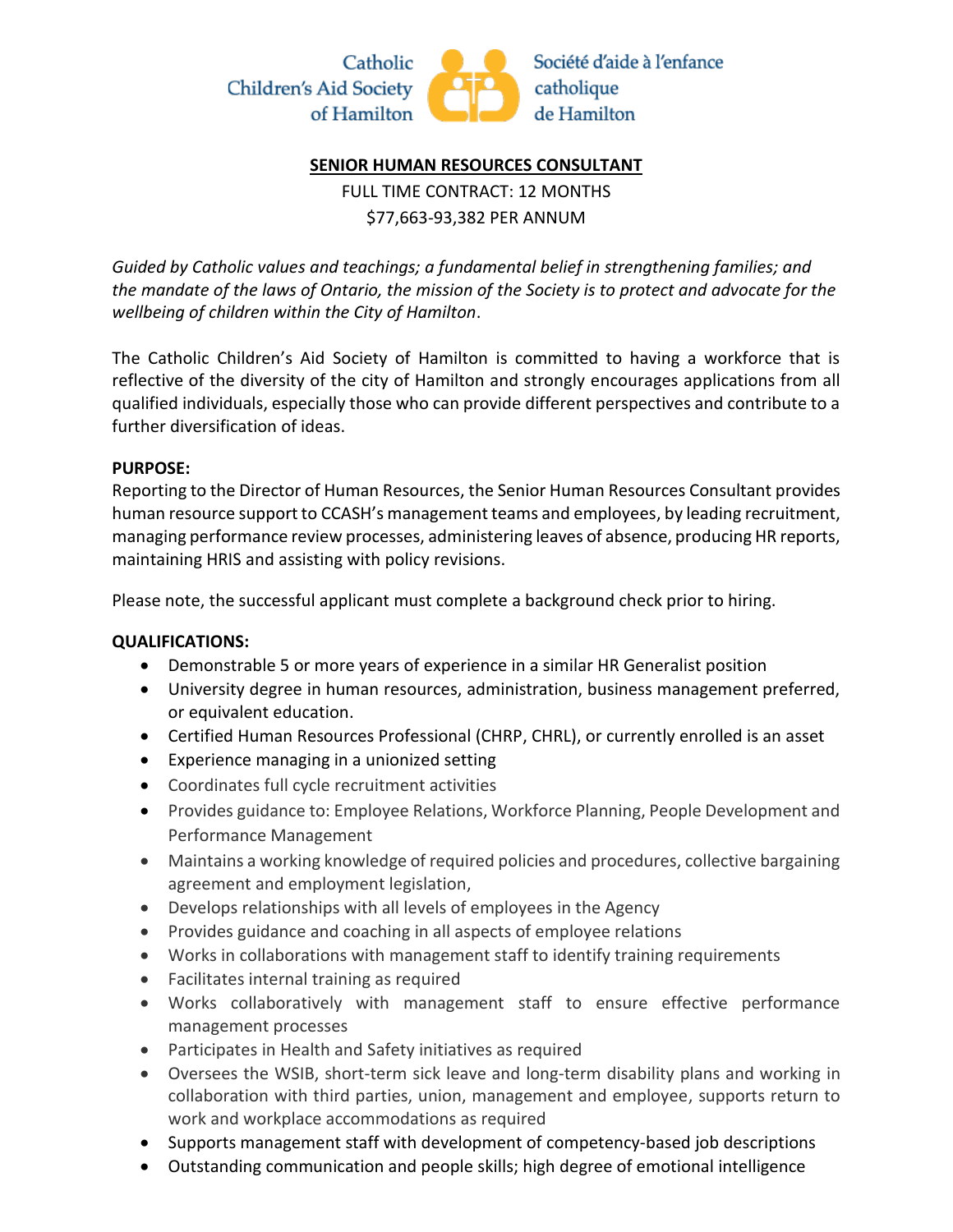- Demonstrated experience working with relevant legislation, including the Employment Standard Act, Human Rights Code, Occupational Health & Safety Act, Pay Equity Act, and Employment Equity Act
- Demonstrated commitment to high standards of integrity and ethical behavior
- Proficient in the use of human resource systems and programs
- Experience in project and change management to facilitate organizational change
- Demonstrated ability to work collaboratively at all levels of the organization
- Strong track record of accuracy and attention to detail in drafting various HR documents.
- Proactive, analytical and service-oriented.
- Excellent communication skills, both verbal and written.
- Experience working with relevant legislation, including the Ontario Employment Standards Act, the Human Rights Code, the Employment Equity Act, the Pay Equity Act, and the Occupational Health & Safety Act.
- Excellent interpersonal skills with the ability to deal effectively with individuals, groups and external agencies.
- Certificate in Health and Safety will be considered as an asset.
- Change management experience will be considered as an asset.
- Demonstrates a commitment to strong work ethics and provides leadership, and models behaviours that demonstrates the Mission and Vision of the Catholic Children's Aid Society of Hamilton.
- Technically adept with experience using: HRIS and Attendance Management applications, Microsoft Office Suite, Visio, etc.
- A commitment to understanding Catholic values and teachings and how they are operationalized in the work of the organization.
- Required documentation includes police clearance, and satisfactory provincial records search

*In compliance with agency's Covid-19 Vaccination policy, the successful candidate must provide proof of full vaccination status as defined by Provincial requirements or provide proof of valid exemption under Ontario Human Rights Code.*

**Employment Terms & Hours of Work**: 12-month contract; 35 hours per week

**Position:** Non-Union

**Compensation:** Range, based on qualifications and experience: \$77,663-93,382 per annum **Benefits:** To be reviewed at time of hire

**Work Environment:** The agency supports a hybrid work model

**Starting Date: As soon as possible**

## **Applications will be reviewed on an ongoing basis up to 4:30pm on Sunday June 12, 2022**

Interested applicants should send their cover letter and resume to: [hr@hamiltonccas.on.ca](mailto:hr@hamiltonccas.on.ca)

*Thanks for taking the time to submit your application. Please note only those candidates selected for an interview will be contacted.*